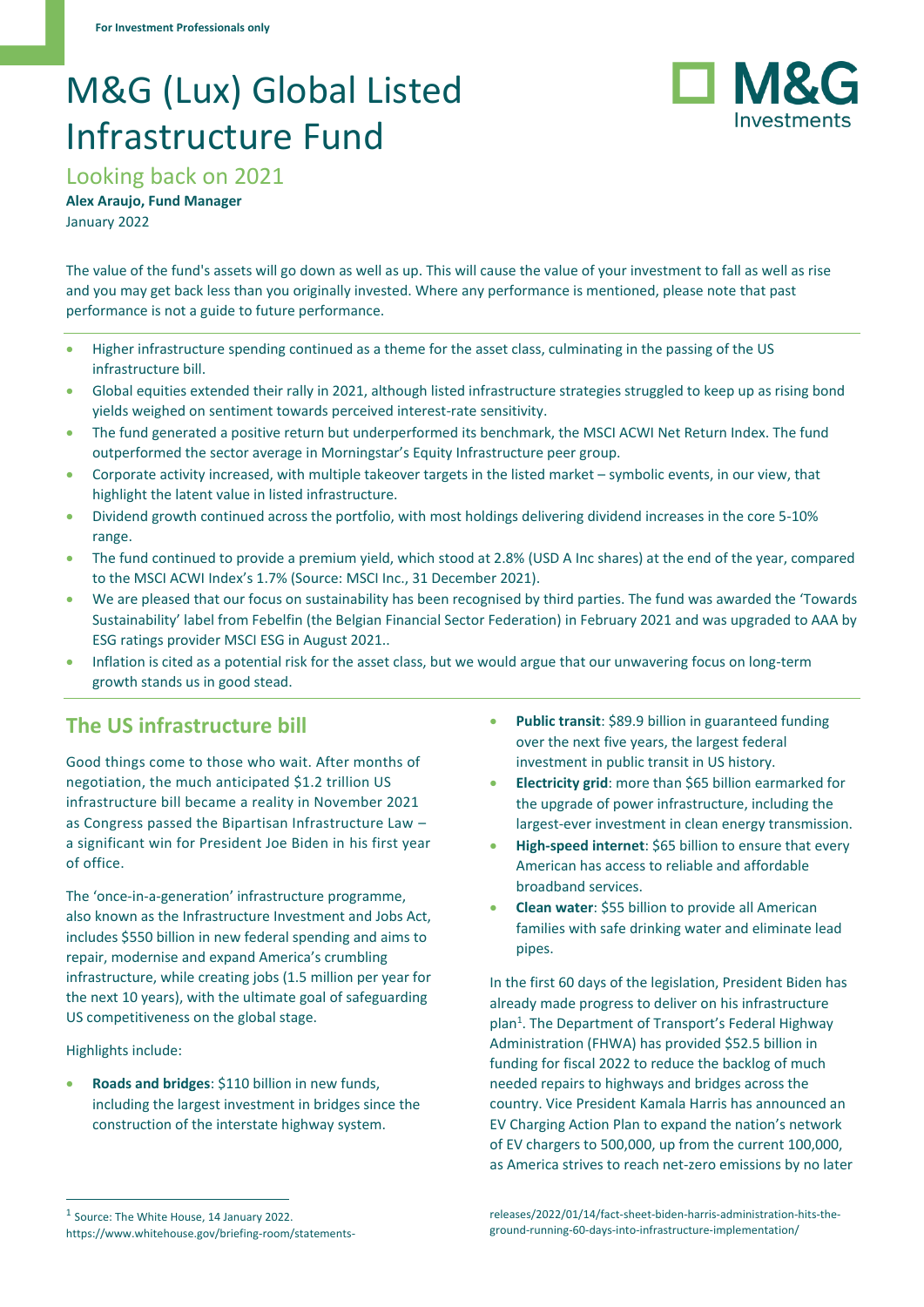than 2050. She has also accelerated the initiative to provide every American with clean drinking water by committing to replacing all lead pipes in the next decade. The largest investment in US infrastructure in almost a century is well under way and we remain optimistic, particularly with regard to the potential beneficiaries of renewables deployment.

### **Market review**

Global equities rallied in 2021 as the recovery from the pandemic gathered pace. The US led the markets higher, with the major indices – the S&P 500 Index, the Dow Jones Industrial Average and the Nasdaq Composite Index – reaching record highs. Europe delivered solid gains but fell short of the MSCI ACWI Net Return Index. Asia and emerging markets lagged further behind.

Energy was the standout sector in a mixed year for cyclicals: financials outperformed, helped by the strength of banks, but industrials and materials struggled to keep up with the rising market.

Technology enjoyed another good year as semiconductor stocks surged. Consumer discretionary underperformed owing to the weakness in Alibaba and Amazon.com.

Defensive sectors remained out of favour as rising bond yields took their toll on sentiment. Consumer staples and healthcare underperformed; utilities ended the year even further behind, unable to shake off their perception as bond proxies. Listed infrastructure strategies struggled as a consequence.

### **Performance review**

The M&G (Lux) Global Listed Infrastructure Fund generated a positive return in 2021 but underperformed its benchmark, the MSCI ACWI Net Return Index against a difficult backdrop for listed infrastructure strategies.

Fund performance compared more favourably against its listed infrastructure peers, outperforming the sector average in Morningstar's Equity Infrastructure peer group (see Figure 1). The fund remains ahead of the peer group over three years and since launch.

The M&G (Lux) Global Listed Infrastructure Fund has a resolute focus on long-term growth, but we are also conscious of the reality that movements in bond yields can have an influence on listed infrastructure's performance, particularly relative to broader global equity indices, over the short term. We are not investing in bond proxies but the potential for our holdings to deliver longterm growth can go unnoticed during periods of changing expectations. We see these episodes as opportunistic, tending to buy into sentiment-driven weakness.

Figure 1. Five-year fund performance (%) and performance since launch

### **Five-year performance (%)**

| <b>Returns in US dollars</b>                                           | 2021 2020 2019 2018 2017 |  |  |
|------------------------------------------------------------------------|--------------------------|--|--|
| M&G (Lux) Global Listed 12.8 2.4 34.1 -6.1 N/A<br>Infrastructure USD A |                          |  |  |
| MSCI ACWI Net Return 18.5 16.3 26.6 -9.0 24.6<br>Index (USD)           |                          |  |  |

#### **Performance since launch**

| <b>Returns in US dollars</b>                                  | (%)  | 1 year 3 years<br>$(\%pa)$ | <b>Since</b><br>launch<br>(%pa)* |
|---------------------------------------------------------------|------|----------------------------|----------------------------------|
| M&G (Lux) Global Listed<br>Infrastructure USD A               | 12.8 | 15.7                       | 9.8                              |
| <b>MSCLACWLNet Return</b><br>Index (USD)                      | 18.5 | 20.4                       | 12.8                             |
| <b>Morningstar Equity</b><br>Infrastructure sector<br>average | 11.9 | 11.6                       | 6.3                              |

Source: Morningstar, Pan European universe, 31 December 2021. \*Alex Araujo's tenure from fund launch on 5 October 2017.

Past performance is not a guide to future performance.

The fund can be exposed to different currencies. Movements in currency exchange rates may adversely affect the value of your investment.

#### **Detractors**

Utilities dominated the list of top detractors as investors took exception to perceived interest-rate sensitivity. China Gas Holdings, Enel and Ørsted provided the biggest drag on performance relative to the MSCI ACWI Net Return Index. All three companies own and operate physical assets which are critical to the smooth functioning of the global economy and have a pivotal role to play in the energy transition to combat climate change. The long-term investment case for these companies remains unchanged.

Not owning Microsoft, NVIDIA, Apple and Alphabet held back performance relative to the MSCI ACWI Net Return Index. These 'new economy' stocks (high-growth innovation companies) are simply not infrastructure businesses and are therefore ineligible for our strategy,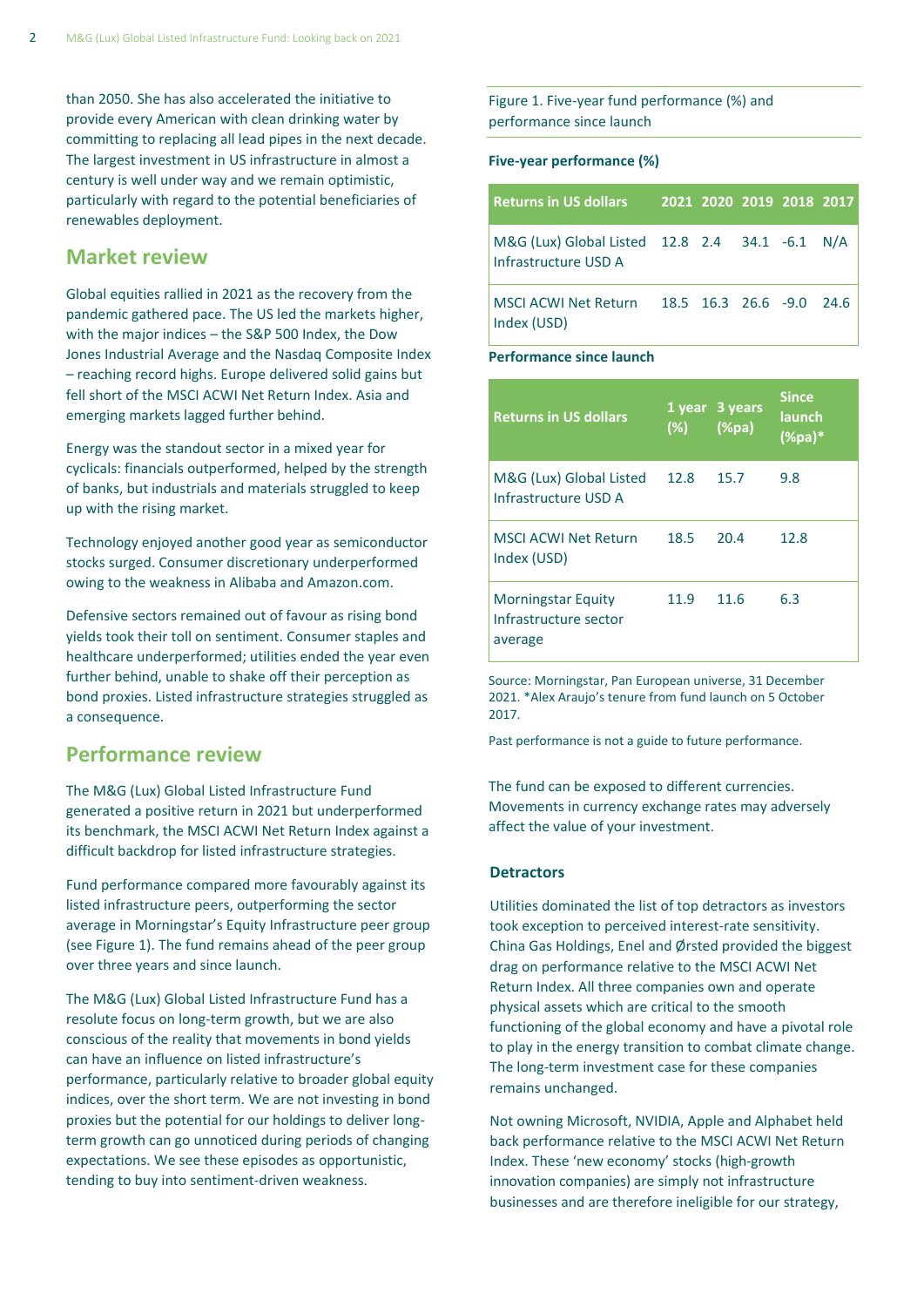although their explosive growth is reflected in our digital infrastructure exposures.

### **Contributors**

CoreSite added the most value after the data centre company received a takeover bid, capping a busy year for corporate activity in the portfolio. CoreSite agreed to be bought by American Tower, another fund holding, and was de-listed in December, while Naturgy Energy (utilities) and Sydney Airport (transport) were approached earlier in the year by buyers in the private sphere (see Figure 2).

We believe that these developments provide a clear indication that the reliable and growing cashflows from infrastructure assets are going cheap in the stockmarket. Investors with a long-term time horizon are seeing attractive opportunities and acting on their convictions.

Crown Castle, the communications towers company, also outperformed and helped communications infrastructure to cement its position as the fund's biggest positive contributor.

ONEOK and Keyera added value in a buoyant energy sector. The midstream companies, which own and operate pipelines, storage terminals and processing facilities, offer attractive long-term growth prospects, driven by their exposure to some of the most prolific basins in North America. The critical importance of these types of assets was highlighted by the emergence of

Figure 2. Value being realised in the listed world

Sydney Airport: YTD performance in AUD Naturgy Energy: YTD performance in euros CoreSite : YTD performance in USD 25.0 9.0 180.0 24.0 8.5 170.0 23.0 8.0 160.0 in Australian Dollars  $7.5$ in US dollar 150.0  $220$ Price in E  $7.0$ 140.0  $21.0$ rice 6.5 130.0  $20.0$ 60 120.0 19.0 5.5 110.0 5.0 100.0 Naturg **PRESITE** 

### Long-term investors buying reliable and growing cashflow streams

Source: Thomson Reuters Eikon, 17 November 2021.

Past performance is not a guide to future performance

supply constraints, particularly in natural gas, and the subsequent tightness in commodity markets.

Utilities, which accounted for the fund's largest exposure, also made a significant positive contribution in absolute terms, with E.ON and A2A bucking the trend in an underperforming sector.

Each infrastructure industry represented in the portfolio made a positive contribution to performance in absolute terms (see Figure 3).

Figure 3. Performance contribution (gross of fees) by infrastructure industry, 2021

|                          | Infrastructure industry | Contribution |  |  |
|--------------------------|-------------------------|--------------|--|--|
| $\binom{1}{0}$           | <b>Communications</b>   | $+4.57$      |  |  |
| $\overline{\mathcal{F}}$ | <b>Energy</b>           | $+2.97$      |  |  |
|                          | <b>Utilities</b>        | $+2.75$      |  |  |
| 讎                        | Transport               | $+1.64$      |  |  |
| $\mathbf C$<br>m         | Social                  | $+1.47$      |  |  |
| $\overline{\mathsf{s}}$  | Royalty                 | $+1.16$      |  |  |
|                          | <b>Transactional</b>    | $+0.58$      |  |  |

Key: Economic Social Evolving

Past performance is not a guide to future performance. Source: M&G, 31 December 2021. Gross returns (gross of fees) calculated in US dollars.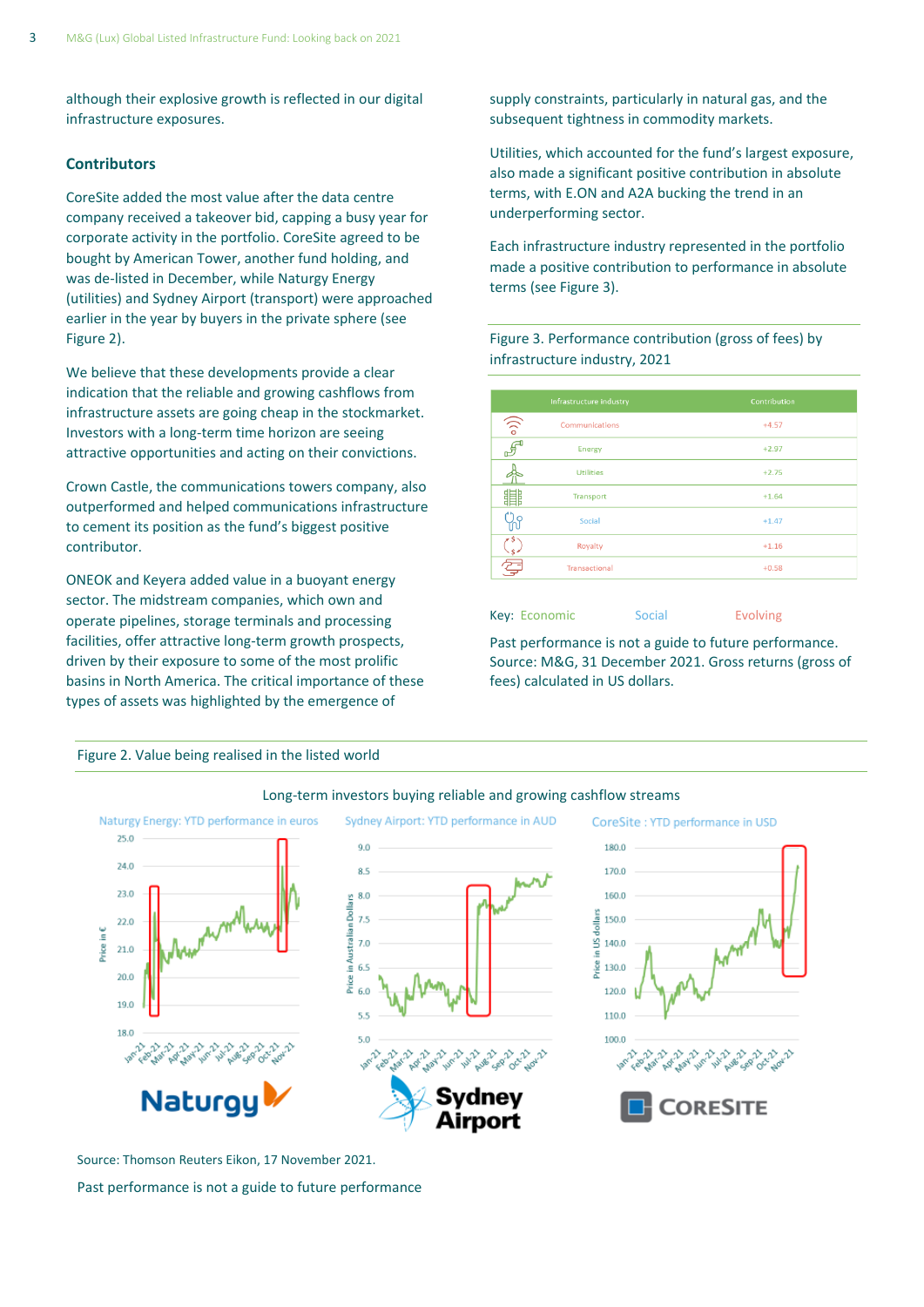# **Portfolio activity**

We initiated three new holdings and exited four positions during the year (see Figure 4) – a level of turnover consistent with our long-term investment horizon. The number of holdings declined to 47, but remained at the upper end of our typical range of 40-50.

#### Figure 4. Transactions, 2021

| <b>New purchases</b>     |                 |                       |                  |                   |  |  |
|--------------------------|-----------------|-----------------------|------------------|-------------------|--|--|
| <b>Stock</b>             | Class           | Industry              | Country          | <b>Date</b>       |  |  |
| <b>Vantage Towers</b>    | <b>Evolving</b> | Communications        | Germany          | <b>March 2021</b> |  |  |
| <b>Eversource Energy</b> | Economic        | <b>Utilities</b>      | US               | June 2021         |  |  |
| <b>Xinyi Energy</b>      | <b>Economic</b> | <b>Utilities</b>      | <b>Hong Kong</b> | September 2021    |  |  |
|                          |                 | <b>Complete sales</b> |                  |                   |  |  |
| <b>Stock</b>             | Class           | Industry              | Country          | Date              |  |  |
| Enbridge                 | Economic        | <b>Energy</b>         | Canada           | February 2021     |  |  |
| <b>TRIG</b>              | Economic        | <b>Utilities</b>      | UK               | <b>March 2021</b> |  |  |
| <b>Naturgy Energy</b>    | <b>Economic</b> | <b>Utilities</b>      | Spain            | October 2021      |  |  |
| <b>CoreSite</b>          | <b>Evolving</b> | Communications        | US               | December 2021     |  |  |
|                          |                 |                       |                  |                   |  |  |



Vantage Towers in 'evolving' infrastructure was the first new purchase of the year. The spin-off from Vodafone is Europe's market leader in communications towers and offers a broader geographic footprint compared to our existing holding in Infrastrutture Wireless Italiane (INWIT).

The immediate opportunity for Vantage Towers lies in the potential to bridge the gap with its US counterparts and expand its tenant list beyond the core tenant of Vodafone. Vantage Towers is listed in Germany and we initiated the holding at its initial public offering (IPO) in March last year. Pricing was at the lower end of the initial range owing to the negative sentiment caused by rising bond yields, and this uncertainty provided a favourable entry point, in our view.

The market's aversion to interest-rate sensitives provided a similar opportunity to establish a holding in Eversource Energy, a multi-utility operating in the US northeast. Eversource is a company we know well and have tracked for many years, and the stock's underperformance prompted us to invest in a company with reliable growth (earnings and dividends are projected to grow at 5-7% per annum) and strong sustainability credentials (target for carbon neutrality by 2030, with a strong focus on growth in solar and offshore wind).

We also bought Xinyi Energy, a pure solar power company which provides exposure to the structural growth in Chinese renewables with the additional benefit of an attractive yield.

We also took advantage of the negative sentiment towards interest-rate sensitives by gradually adding to existing utility holdings, including Ørsted and Enel, two companies at the forefront of the energy transition.

We sold Enbridge in energy infrastructure in accordance with M&G's updated policy on sustainability. The midstream company is deemed to be in violation of United Nations Global Compact (UNGC) principles and therefore unsuitable for M&G's suite of sustainable funds.

We disposed of our holding in The Renewables Infrastructure Group (TRIG) as a source of cash. We became increasingly frustrated by the repeated rounds of heavily discounted capital raisings and the consequent dilution for existing shareholders. We voiced our concerns to the company's management on several occasions, but our views went unheeded. We have other holdings to access the renewables theme and have greater conviction in the alternatives.

Naturgy Energy and CoreSite were sold into strength after both stocks benefited from corporate activity. Naturgy, a Spanish utility and a world leader in liquefied natural gas (LNG), a key transition fuel, rose sharply after an investment vehicle owned by Australian pension funds offered to pay a 20% premium for a stake in the company. The shares extended their gains in October after the bidder disclosed that it had fallen short of its initial target of acquiring 17% of the company. We believe that the offer values the company fairly and took advantage of the share-price rally to exit.

CoreSite was the final sale during the year as we tendered our shares to the bid from American Tower. Prior to delisting, the data centre company's shares reached an alltime high after returning almost 40% in 2021 and started to price in a counter offer.

We also reduced our holding in Sydney Airport. The shares jumped more than 50% since July when the company was first approached by a consortium of Australian pension funds and private equity. The board has recommended that shareholders accept the latest offer which has been revised up twice since the original proposal. The transaction has regulatory approval and is expected to complete in early 2022.

## **Fund positioning**

At year end, the fund's exposure to utilities was higher at 36.2% (see Figure 5) compared to a year ago and at the higher end of the fund's typical range of 20-40%. Energy infrastructure increased marginally from 11.3% to 11.4% and remained at the lower end of our typical range of 10- 20%. Transportation infrastructure declined from 17.6% to 15.7% after we reduced Sydney Airport as a source of cash. We also trimmed exposure to Vinci and Ferrovial, which own and operate toll roads and airports. The transport weighting is typically 15-25%.

Social infrastructure rose from 11.2% to 12.0% after we participated in Home REIT's share placing. The issue was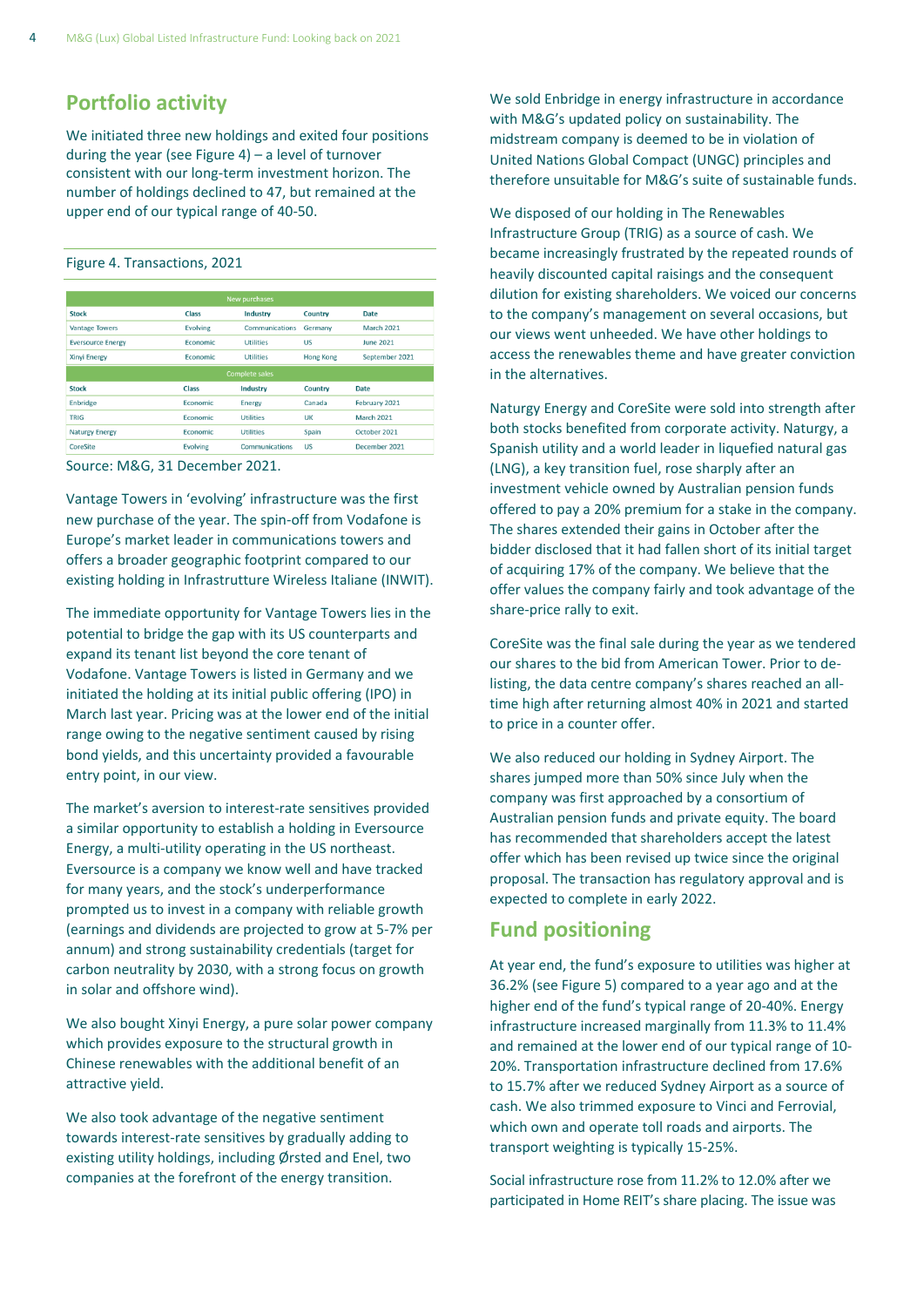oversubscribed and the company now has the financial fire power to accelerate its long-term strategy. Home REIT has a key role to play in addressing a critical social need, namely the provision of accommodation for the homeless in the UK. Our typical range for social infrastructure is 10- 20%.

Communications infrastructure accounted for 12.6% of the portfolio at the end of the year, down from 12.9% at the end of 2020, but the small difference belies more significant movement. The weighting was as high as 16.7% after we invested in Vantage Towers, but we reduced the exposure steadily as our holdings including CoreSite and Crown Castle rallied. The fund's typical range for communications infrastructure is 10-20%.

Transactional infrastructure and royalty, which usually account for 5-10% each, saw their weightings move in opposite directions. Transactional infrastructure fell from 5.9% to 3.8% after we reduced exposure to Visa and MasterCard, which own and operate physical payments networks that enable digital transactions. Royalty increased from 4.0% to 6.5% after we supported PrairieSky in a capital raising to fund a highly accretive and transformational acquisition.

#### Figure 5. Fund weighting by infrastructure industry

|                         | Infrastructure industry | December 2020 | December 2021 |
|-------------------------|-------------------------|---------------|---------------|
|                         | <b>Utilities</b>        | 35.9%         | 36.2%         |
| F                       | <b>Energy</b>           | 11.3%         | 11.4%         |
| 非                       | <b>Transport</b>        | 17.6%         | 15.7%         |
|                         | Social                  | 11.2%         | 12.0%         |
| $\frac{1}{\sqrt{2}}$    | Communications          | 12.9%         | 12.6%         |
| $\overline{\mathbb{Z}}$ | <b>Transactional</b>    | 5.9%          | 3.8%          |
|                         | Royalty                 | 4.0%          | 6.5%          |

Key: Economic Social Evolving Source: M&G, 31 December 2021.

### Figure 6. Fund weighting by region

| Region               | December 2020 | December 2021 |
|----------------------|---------------|---------------|
| <b>North America</b> | 46.3%         | 48.1%         |
| Europe ex UK         | 21.9%         | 22.2%         |
| UK                   | 18.1%         | 16.7%         |
| Australia            | 4.9%          | 3.8%          |
| <b>Hong Kong</b>     | 3.6%          | 3.8%          |
| Singapore            | 1.9%          | 1.6%          |
| <b>Brazil</b>        | 2.1%          | 2.0%          |

Source: M&G, 31 December 2021.

Regional weightings saw North America retain its position as the largest exposure in the portfolio, with a 48.1% weighting at year end (see Figure 6). Europe ex UK increased from 21.9% to 22.2%, helped by the purchase of Vantage Towers. The UK declined from 18.1% to 16.7% following the sale of TRIG. Australia was lower at 3.8%, down from 4.9%, after we reduced Sydney Airport. Asia and emerging markets slipped from 7.6% to 7.4%.

Investing in emerging markets involves a greater risk of loss due to greater political, tax, economic, foreign exchange, liquidity and regulatory risks, among other factors. There may be difficulties in buying, selling, safekeeping or valuing investments in such countries.

### **Dividends**

Despite the severe pressure on the global economy in the immediate aftermath of the pandemic, corporate cashflows have quickly improved, with the result that dividends and dividend growth have been restored widely as a signal of future confidence. The fund benefited from this backdrop of recovery with higher dividends from across the spectrum of listed infrastructure as well as a broad range of countries. The majority of holdings delivered dividend increases in the region of 5% to 10% in local currency (see Figure 7), in line with previous years, and provided a degree of inflation protection in a world of rising inflation.

In the fund's 'economic' infrastructure category, utilities demonstrated the resilient nature of their business models, with our holdings continuing to deliver more impressive growth than the pedestrian progress more commonly associated with the sector. American Water Works raised its dividend by 10%, in line with the last three years. Ørsted, ContourGlobal and China Gas Holdings also delivered 10% growth. NextEra Energy Partners continued its policy of growing the dividend each quarter, with an annualised growth rate of 15%. TC Energy and Gibson Energy reported higher dividends in energy infrastructure. Union Pacific provided the biggest surprise in transportation infrastructure as the US railroads company raised its dividend by 10% on two occasions in 2021. Industry peer CSX increased its payment by 8%.

'Social' infrastructure also provided a source of reliable dividends. SDCL Energy Efficiency Trust raised its dividend by 10% for the previous financial year and reiterated its commitment to dividend growth in the year ahead. Home REIT paid its inaugural dividend after its stockmarket debut in October 2020.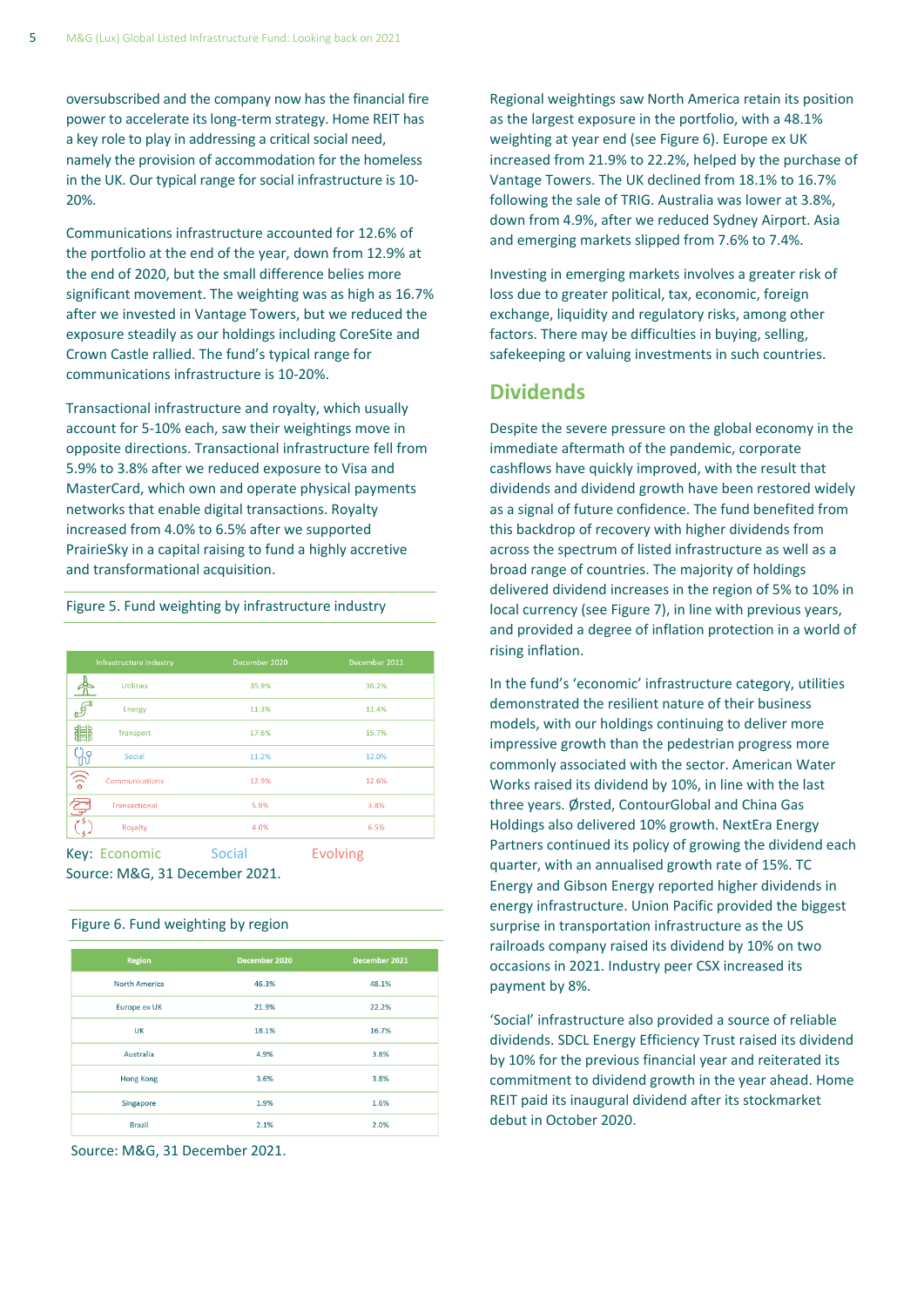#### Figure 7. Dividend announcements, 2021

| 10%+ dividend growth                            |      | 5-10% dividend growth       |     | <5% dividend growth           |       | Dividend cut / suspension |
|-------------------------------------------------|------|-----------------------------|-----|-------------------------------|-------|---------------------------|
| <b>INWIT</b>                                    | 127% | Ørsted                      | 10% | CoreSite                      | 4%    | Transurban                |
| PrairieSky Royalty<br>$\checkmark$ $\checkmark$ | 50%  | <b>NextEra Energy</b>       | 10% | A <sub>2</sub> A              | 3%    |                           |
| Unite Group $\sqrt{}$                           | 24%  | ContourGlobal               | 10% | <b>Gibson Energy</b>          | 3%    |                           |
| Visa                                            | 17%  | <b>American Water Works</b> | 10% | <b>INPP</b>                   | 2.5%  |                           |
| <b>NextEra Energy Partners</b>                  | 15%  | <b>Union Pacific</b>        | 10% | <b>SDCL Energy Efficiency</b> | 2%    |                           |
| <b>American Tower</b>                           | 15%  | <b>China Gas Holdings</b>   | 10% | E.ON                          | 2%    |                           |
| Franco-Nevada                                   | 15%  | Enel                        | 9%  | Elia                          | 1%    |                           |
| <b>Crown Castle</b>                             | 11%  | <b>Atmos Energy</b>         | 9%  | <b>NetLink</b>                | 1%    |                           |
| Mastercard                                      | 11%  | <b>CSX Corp</b>             | 8%  | <b>National Grid</b>          | $1\%$ |                           |
|                                                 |      | Equinix                     | 8%  | Ferrovial                     | 0.2%  |                           |
|                                                 |      | <b>Republic Services</b>    | 8%  | <b>ONEOK</b>                  | Flat  |                           |
|                                                 |      | <b>TC Energy</b>            | 7%  | Vinci                         | Flat  |                           |
|                                                 |      | CME Group*                  | 6%  | <b>MTR</b>                    | Flat  |                           |
|                                                 |      | <b>Edison International</b> | 6%  | <b>HICL Infrastructure</b>    | Flat  |                           |
|                                                 |      | <b>Naturgy Energy</b>       | 5%  |                               |       |                           |
|                                                 |      | Sempra                      | 5%  |                               |       |                           |
|                                                 |      | <b>AES Corp</b>             | 5%  |                               |       |                           |

Aiming for growth in excess of G7 inflation.

 $\checkmark$  = Dividend reinstated or growth resumed  $\checkmark$   $\checkmark$  = Two dividend increases

Past performance is not a guide to future performance. Source: Company websites, 31 December 2021. \*Also paid special dividend.

'Evolving' infrastructure provided a more exciting source of growth. INWIT doubled its dividend in communications infrastructure, while American Tower continued its sequence of raising the dividend each quarter with an annualised growth rate of 15%. Crown Castle reported an 11% increase. In transactional infrastructure, Visa and MasterCard boosted their dividends by 17% and 11%, respectively. CME Group, which owns and operates derivatives exchanges, paid a special dividend, in line with its policy. Franco-Nevada raised its dividend by 15% in royalty.

It was also encouraging to see many of the dividend cutters from 2020 reinstate dividends or resume dividend growth. In transportation infrastructure, Vinci paid an interim dividend after cancelling the payment in the previous year, while Ferrovial reported a significant hike from a low base. Unite Group followed a similar course of action in 'social' infrastructure. The leading provider of student accommodation in the UK boosted its final dividend for 2020 and restored its interim payment for 2021. PrairieSky demonstrated the strongest recovery as the royalty company raised its dividend twice. The Canadian company followed up an 8% increase in February with a 38% hike in July to generate an annualised growth rate of 50%.

The fund was not immune to dividend cuts, however, as Transurban reduced its payment for the fiscal year ended 30 June 2021. The final dividend was 34% higher than last year but not enough to recoup the halving of the interim dividend. Transurban, which owns and operates toll roads in Australia and North America, remains committed to its dividend and we believe is well placed for long-term growth with an attractive pipeline of new opportunities. We envisage a return to dividend growth at the appropriate time.

While a dividend cut should never be taken lightly, this disappointment was an exception rather than the rule. The majority of holdings continued to deliver dividend growth at a rate which we believe is sustainable over the long term. We continue to believe that our holdings can collectively sustain dividend growth in the core 5-10% range over the long term and that the fund is well placed to deliver on its objective of providing a rising income stream.

The fund continues to provide a premium yield, which stood at 2.8% (USD A Inc shares) at the end of the year, compared to the MSCI ACWI Index's 1.7% (Source: MSCI Inc., 31 December 2021).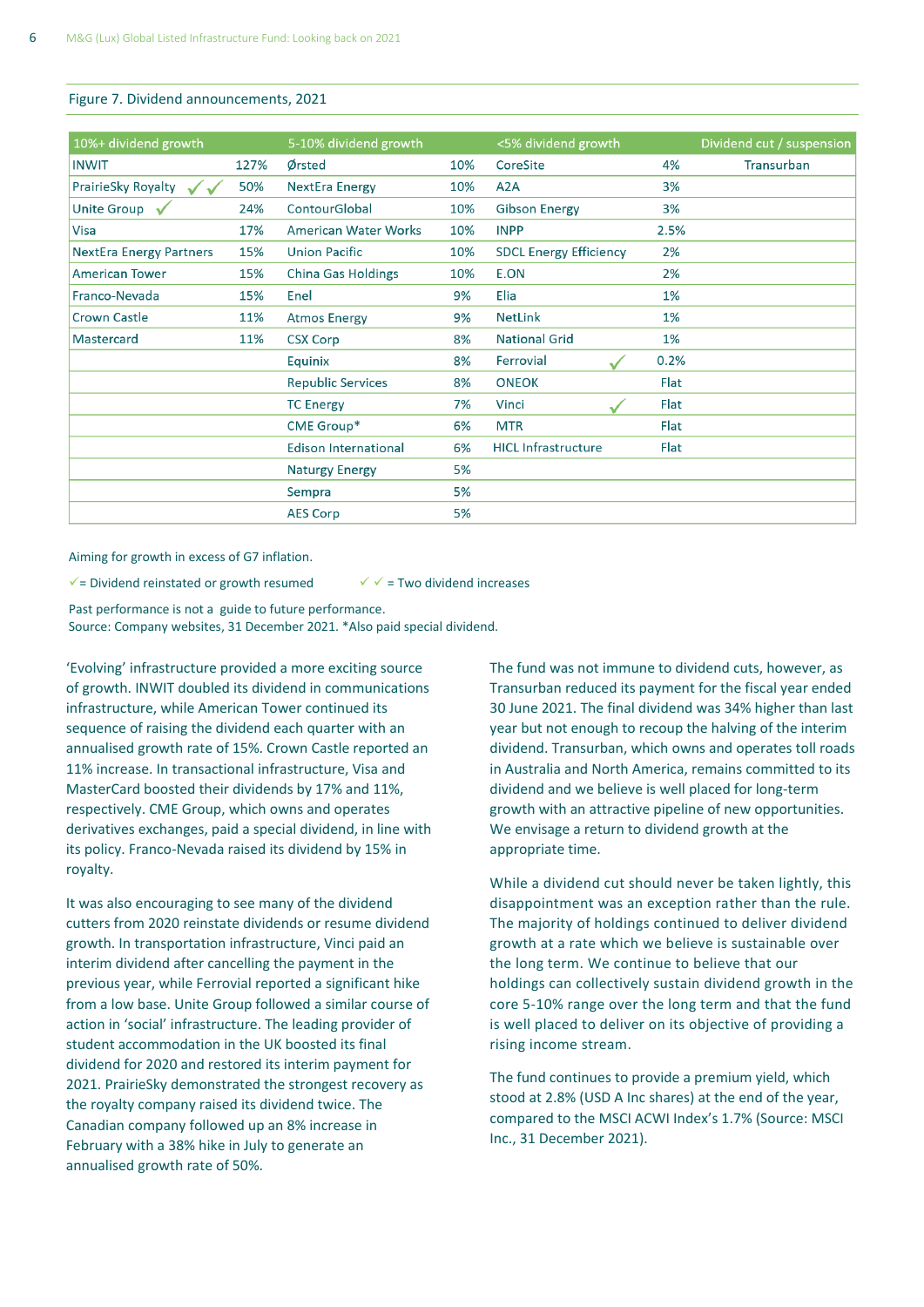## **ESG integration**

The analysis of environmental, social and governance (ESG) issues has been an integral part of the investment process since the fund's launch in October 2017 because there are risks and considerations associated with listed infrastructure which are unique to the asset class. We are investing in companies with physical assets which are by their very nature immovable and have an impact on a variety of stakeholders including employees, customers, shareholders and wider society.

Our ESG process is designed to assess the sustainability of assets and so ensure that the cashflows generated by the infrastructure businesses we are investing in are sustainable and have the potential to grow over the long term. We need to make sure that our favoured businesses do not face stranded asset risk or lose their social license to operate.

We are pleased that our unerring focus on sustainability has been recognised by third parties, including the 'Towards Sustainability' label from the Belgian Financial Sector Federation, Febelfin. As a leading advocate of sustainable and socially responsible investing, Febelfin was rigorous in its research and after months of comprehensive due diligence, the fund was awarded the label in February 2021 at the first attempt. We are delighted that our established process stood up to the demanding requirements of the label and continue to engage closely with the two utilities included in Febelfin's 5% transition allowance: ContourGlobal and AES Corp.

The fund was also upgraded from AA to AAA by ESG ratings agency MSCI ESG in August 2021, following upgrades to PrairieSky and INWIT.

Not all aspects of ESG went in our favour, however. As already mentioned in the 'portfolio activity' section, Enbridge was a forced sale from the portfolio following changes to M&G's exceptions policy. The midstream energy company was placed under review by an internal ESG committee owing to alleged contravention of UNGC norms. Third-party providers were inconsistent in their assessment, and our engagement and due diligence led us to conclude that Enbridge should remain in the portfolio. We stated our case for inclusion to M&G's ESG Governance Meeting (ESGGM), but the meeting members voted against our proposal by a narrow margin of seven to five in December 2020. We completed the sale in February 2021, within the expected timeframe.

ESG analysis is often associated with negative screening, but we are also keen to embrace its positive aspects and its ongoing development to create a more sustainable world. With this aim in mind, we are delighted that Gibson Energy, where we have been a cornerstone

shareholder for many years, continued to make progress on its sustainability strategy by announcing measurable ESG targets, including a 15% reduction in overall greenhouse gas (GHG) intensity by 2025, rising to 20% by 2030. This development prompted MSCI to upgrade Gibson Energy's ESG rating to AAA. The midstream business becomes only the third company in its peer group to win this accolade and the only North American company in the industry to receive a top ranking.

Gibson Energy's progress did not end there. The news of the MSCI upgrade was accompanied by the announcement of an even more ambitious target: net zero Scope 1 and 2 emissions by 2050. These are carbon emissions caused directly by a company or indirectly from the generation of purchased energy.

We have been proactive in encouraging Gibson Energy to develop a sustainability strategy and we are pleased that senior management have been quick to embrace best practice and set new standards. It also highlights what can be achieved with constructive dialogue. We continue to engage with Gibson Energy on a variety of issues and have similar conversations with other holdings in the portfolio.

ESG information from third-party data providers may be incomplete, inaccurate or unavailable. There is a risk that the investment manager may incorrectly assess a security or issuer, resulting in the incorrect inclusion or exclusion of a security in the portfolio of the fund.

## **Outlook**

The emergence of the Omicron variant of COVID-19 has provided a stark reminder that the global health crisis is far from over, but the renewed uncertainty about COVID has done little to alter the view of policymakers: the global economy is in the midst of a strong recovery and interest rates need to rise to keep inflation in check.

Inflation has been cited as a potential risk for listed infrastructure and we would agree that strategies focused on bond proxies with no growth and high yields may struggle in an environment of rising interest rates and higher bond yields. We expect the long-term effects for our growth-focused strategy to be considerably different. The M&G (Lux) Global Listed Infrastructure Fund has an unwavering focus on long-term growth; we are not investing in bond proxies, which by their very nature are more susceptible to the market's capricious views on interest rates.

We welcome inflation. We welcome a world of economic growth with controlled inflation which provides many listed infrastructure companies, whether directly or indirectly, with a vital source of growth. Inflation-linked revenue is a key feature of the asset class and a key driver of the growing cashflows and dividends we seek. We aim